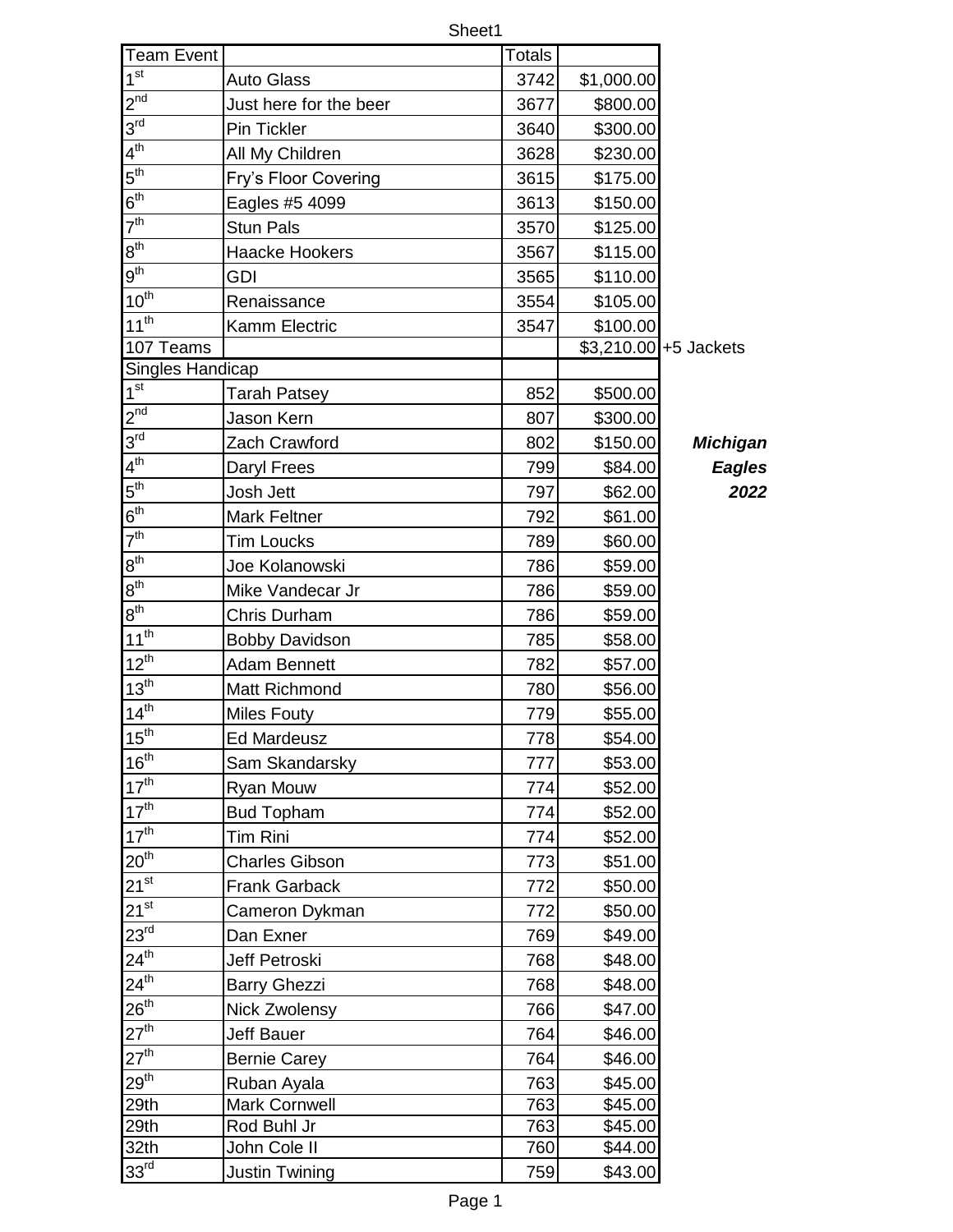|                             | Sheet1                             |      |                       |                 |  |
|-----------------------------|------------------------------------|------|-----------------------|-----------------|--|
| 34 <sup>th</sup>            | Al Kregger                         | 757  | \$42.00               |                 |  |
| $34^{th}$                   | Jimmie Stowers Jr                  | 757  | \$42.00               |                 |  |
| 36 <sup>th</sup>            | Andy Capo                          | 756  | \$41.00               |                 |  |
| 37 <sup>th</sup>            | Mike Vandecar Sr                   | 754  | \$40.00               |                 |  |
| $38^{th}$                   | <b>Nate Foster</b>                 | 753  | \$39.00               |                 |  |
| 39 <sup>th</sup>            | Cameron Dykman                     | 751  | \$38.00               |                 |  |
| 39 <sup>th</sup>            | Marc Murphy                        | 751  | \$38.00               |                 |  |
| $40^{th}$                   | <b>Bob DeChaney</b>                | 750  | \$37.00               |                 |  |
| $41^{st}$                   | William Barkowska                  | 749  | \$36.00               |                 |  |
| $41^{st}$                   | Nick Beach                         | 749  | \$36.00               |                 |  |
| $43^{rd}$                   | <b>Brad Whittiker</b>              | 748  | \$35.00               | <b>Michigan</b> |  |
| 43 <sup>rd</sup>            | Jamie Leece                        | 748  | \$35.00               | <b>Eagles</b>   |  |
| $43^{\text{rd}}$            | Bill Barkowska III                 | 748  | \$35.00               | 2022            |  |
| $46^{\text{th}}$            | <b>Brian Centers</b>               | 747  | \$34.00               |                 |  |
| $46^{\text{th}}$            | Dave Lane                          | 747  | \$34.00               |                 |  |
| $46^{\text{th}}$            | Marvin Brown                       | 747  | \$34.00               |                 |  |
| $49^{\overline{\text{th}}}$ | Scott Nottingham                   | 746  | \$33.00               |                 |  |
| $50^{th}$                   | Dale Spencer                       | 745  | \$32.00               |                 |  |
| $50^{th}$                   | Matt Gordon                        | 745  | \$32.00               |                 |  |
| 50 <sup>th</sup>            | <b>Randy Reed</b>                  | 745  | \$32.00               |                 |  |
| $\overline{53}^{rd}$        | Kale Koehler                       | 744  | \$31.00               |                 |  |
| $53^{\text{rd}}$            | Jeff Woodland                      | 744  | \$31.00               |                 |  |
| $55^{\overline{\text{th}}}$ | Scot Woodward                      | 743  | \$30.00               |                 |  |
| 56 <sup>th</sup>            | <b>Todd Austin</b>                 | 742  | \$29.00               |                 |  |
| 558 Singles                 |                                    |      | $$3,348.00$ +1 Jacket |                 |  |
| <b>Doubles</b>              |                                    |      |                       |                 |  |
| 1 <sup>st</sup>             | Brad Burke / Marc Murphy           | 1610 | \$800.00              |                 |  |
| $2^{nd}$                    | Charles Gibson / Roger Munn        | 1609 | \$600.00              |                 |  |
| $3^{\text{rd}}$             | Jeff Shears / Andy Featherstone    | 1587 | \$300.00              |                 |  |
| $4^{th}$                    | Tyler Chapman / Darryl Chapman     | 1580 | \$150.00              |                 |  |
| $5^{\text{th}}$             | Scott Hill / Russell Southerland   | 1578 | \$86.00               |                 |  |
| $6^{th}$                    | Brad Whittiker / Brandon Banovic   | 1566 | \$84.00               |                 |  |
| 7 <sup>th</sup>             | John Nichols / Jon Benner          | 1564 | \$82.00               |                 |  |
| $8^{\text{th}}$             | Mark Cornwell / Don Fryer          | 1561 | \$80.00               |                 |  |
| $9^{\text{th}}$             | Andrew Bennett / Adam Bennett      | 1551 | \$78.00               |                 |  |
| $10^{th}$                   | <b>Jack Swarts / Rich Lovell</b>   | 1549 | \$76.00               |                 |  |
| $11^{th}$                   | Justin Schram / Leslie Haacke      | 1535 | \$74.00               |                 |  |
| $12^{th}$                   | Zach Crawford / Steve Gyomory      | 1530 | \$72.00               |                 |  |
| $13^{th}$                   | Brian Burke / Tommy Murphy         | 1528 | \$70.00               |                 |  |
| $14^{th}$                   | Carl McCarty / Dan Wisniewski      | 1525 | \$68.00               |                 |  |
| 15 <sup>th</sup>            | Ryan Hansen / Carter Joseph        | 1515 | \$66.00               |                 |  |
| 16 <sup>th</sup>            | Jason Campbell / Jason Gooding     | 1504 | \$64.00               |                 |  |
| 17 <sup>th</sup>            | Randy Jacob / Jeff Bauer           | 1501 | \$62.00               |                 |  |
| $18^{th}$                   | Mike Auger / Steve Burgess         | 1496 | \$60.00               |                 |  |
| $19^{th}$                   | Tim Rini / Marvin Brown            | 1495 | \$58.00               |                 |  |
| 20 <sup>th</sup>            | Scott Nottingham / Julius Bierkamp | 1494 | \$56.00               |                 |  |

rd Brad Whittiker 748 \$35.00 *Michigan*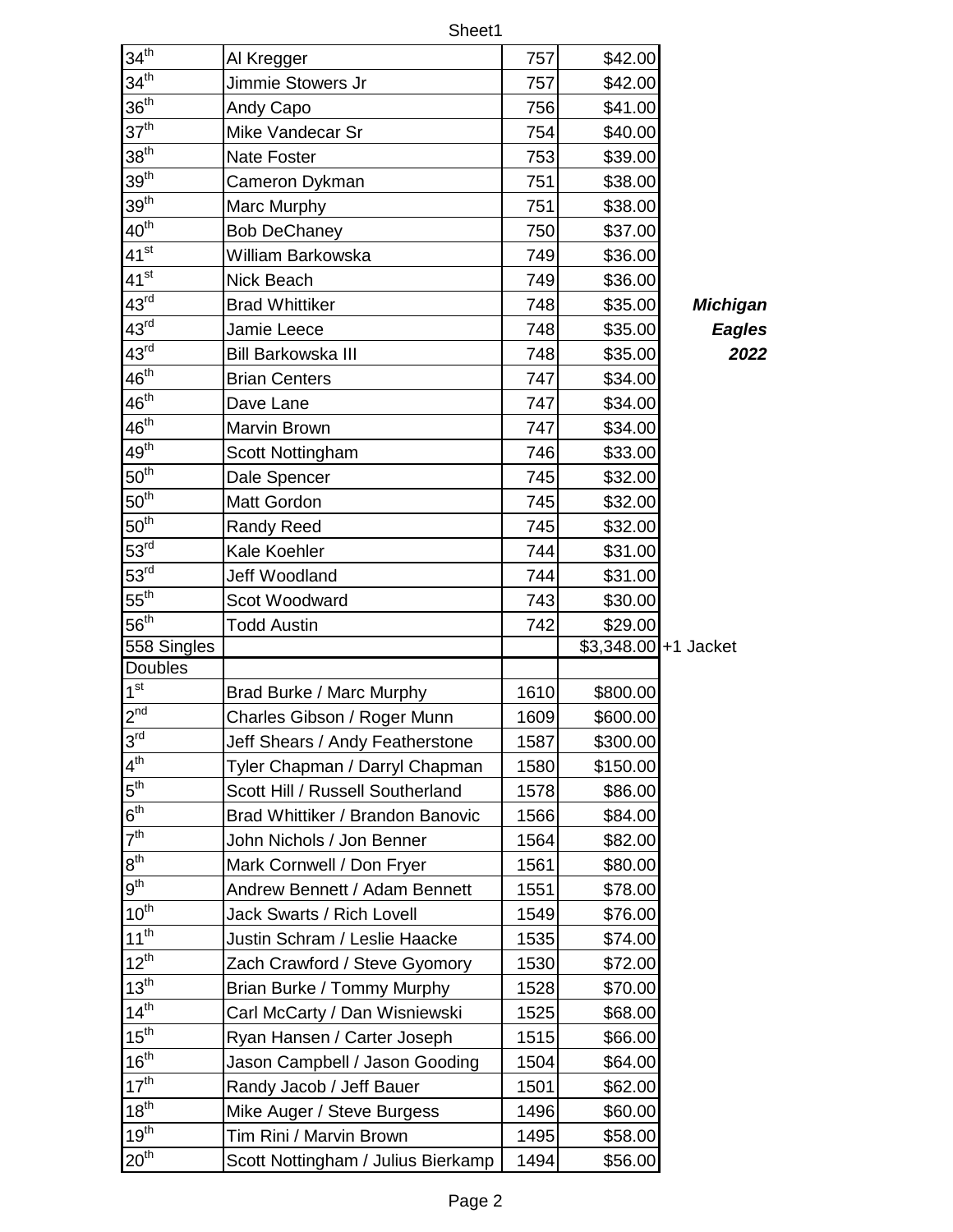| $21^{st}$                   | Mike Luebke / Justin Schram  | 1493 | \$54.00               |                        |
|-----------------------------|------------------------------|------|-----------------------|------------------------|
| $22^{nd}$                   | Brian Cross / Brett McVay    | 1491 | \$52.00               |                        |
| $23^{\text{rd}}$            | Phil Santos / Wade Wakefield | 1483 | \$50.00               |                        |
| 23 <sup>rd</sup>            | Tim Armock / John Slott      | 1483 | \$50.00               |                        |
| $25^{\text{th}}$            | Dave Paull / Chris Reed      | 1480 | \$48.00               |                        |
| $26^{th}$                   | Dave Ross Sr / Dave Ross Jr  | 1477 | \$46.00               |                        |
| 27 <sup>th</sup>            | Ross O'Dowd / Rickey Anthony | 1472 | \$44.00               |                        |
| 28 <sup>th</sup>            | Lee Bogues / John Khamis     | 1465 | \$42.00               |                        |
| 281 Doubles                 |                              |      |                       | $$3,372.00$ +2 Jackets |
| <b>Singles Scratch</b>      |                              |      |                       |                        |
| $1^{\overline{st}}$         | Joe Kolanowski               | 759  | \$300.00              |                        |
| $2^{nd}$                    | Ryan Mouw                    | 750  | \$150.00              |                        |
| $3^{\text{rd}}$             | Nick Beach                   | 749  | \$80.00               |                        |
| $4^{\text{th}}$             | Jamie Leece                  | 748  | \$60.00               |                        |
| $5^{\text{th}}$             | Scot Woodward                | 743  | \$49.00               |                        |
| $6^{\sf th}$                | Jeff Petroski                | 738  | \$45.00               |                        |
| 7 <sup>th</sup>             | <b>Bob DeChaney</b>          | 726  | \$44.00               |                        |
| 8 <sup>th</sup>             | Paul O'Donnell               | 720  | \$43.00               |                        |
| $9^{\text{th}}$             | <b>Roger Turk</b>            | 713  | \$42.00               | <b>Michigan</b>        |
| $10^{th}$                   | Mike Vandecar Jr             | 711  | \$41.00               | Eagles                 |
| $11^{th}$                   | Jeremy Bloor                 | 707  | \$40.00               | 2022                   |
| $12^{th}$                   | Kody Wisniewski              | 702  | \$39.00               |                        |
| 13 <sup>th</sup>            | Marvin Brown                 | 699  | \$38.00               |                        |
| 13 <sup>th</sup>            | Matt Richmond                | 699  | \$38.00               |                        |
| 15 <sup>th</sup>            | <b>Nate Foster</b>           | 696  | \$37.00               |                        |
| 16 <sup>th</sup>            | <b>Colton Burns</b>          | 695  | \$36.00               |                        |
| $17^{th}$                   | John Rudnick                 | 694  | \$35.00               |                        |
| $18^{th}$                   | <b>Brad Burke</b>            | 692  | \$34.00               |                        |
| $19^{th}$                   | John Perez                   | 691  | \$33.00               |                        |
| 19 <sup>th</sup>            | <b>Mike David</b>            | 691  | \$33.00               |                        |
| $21^{st}$                   | <b>Kevin Hopkins</b>         | 690  | \$32.00               |                        |
| $21^{st}$                   | Sam Skandarsky               | 690  | \$32.00               |                        |
| $23^{rd}$                   | <b>Brian Centers</b>         | 687  | \$31.00               |                        |
| $24^{\text{th}}$            | <b>Adam Bennett</b>          | 686  | \$30.00               |                        |
| $24^{\text{th}}$            | <b>Jeff Bauer</b>            | 686  | \$30.00               |                        |
| $\overline{26}^{\text{th}}$ | Jimmie Stowers Jr            | 685  | \$29.00               |                        |
| 27 <sup>th</sup>            | <b>Larry Quince</b>          | 684  | \$28.00               |                        |
| 28 <sup>th</sup>            | <b>Christopher Bales</b>     | 683  | \$27.00               |                        |
| 29th                        | <b>Brad Whittiker</b>        | 682  | \$26.00               |                        |
| 30 <sup>th</sup>            | Matt Gordon                  | 679  | \$25.00               |                        |
| $31^{st}$                   | <b>Andrew Bennett</b>        | 678  | \$24.00               |                        |
| $31^{st}$                   | <b>Chris Churchill</b>       | 678  | \$24.00               |                        |
| 311 Bowlers                 |                              |      | $$1,555.00$ +1 Jacket |                        |
| All Events Handicap         |                              |      |                       |                        |
| 1 <sup>st</sup>             | <b>Adam Bennett</b>          | 2326 | \$400.00              |                        |
| $2^{nd}$                    | <b>Charles Gibson</b>        | 2316 | \$300.00              |                        |
| 3 <sup>rd</sup>             | <b>Brett McVay</b>           | 2298 | \$150.00              |                        |

Sheet1